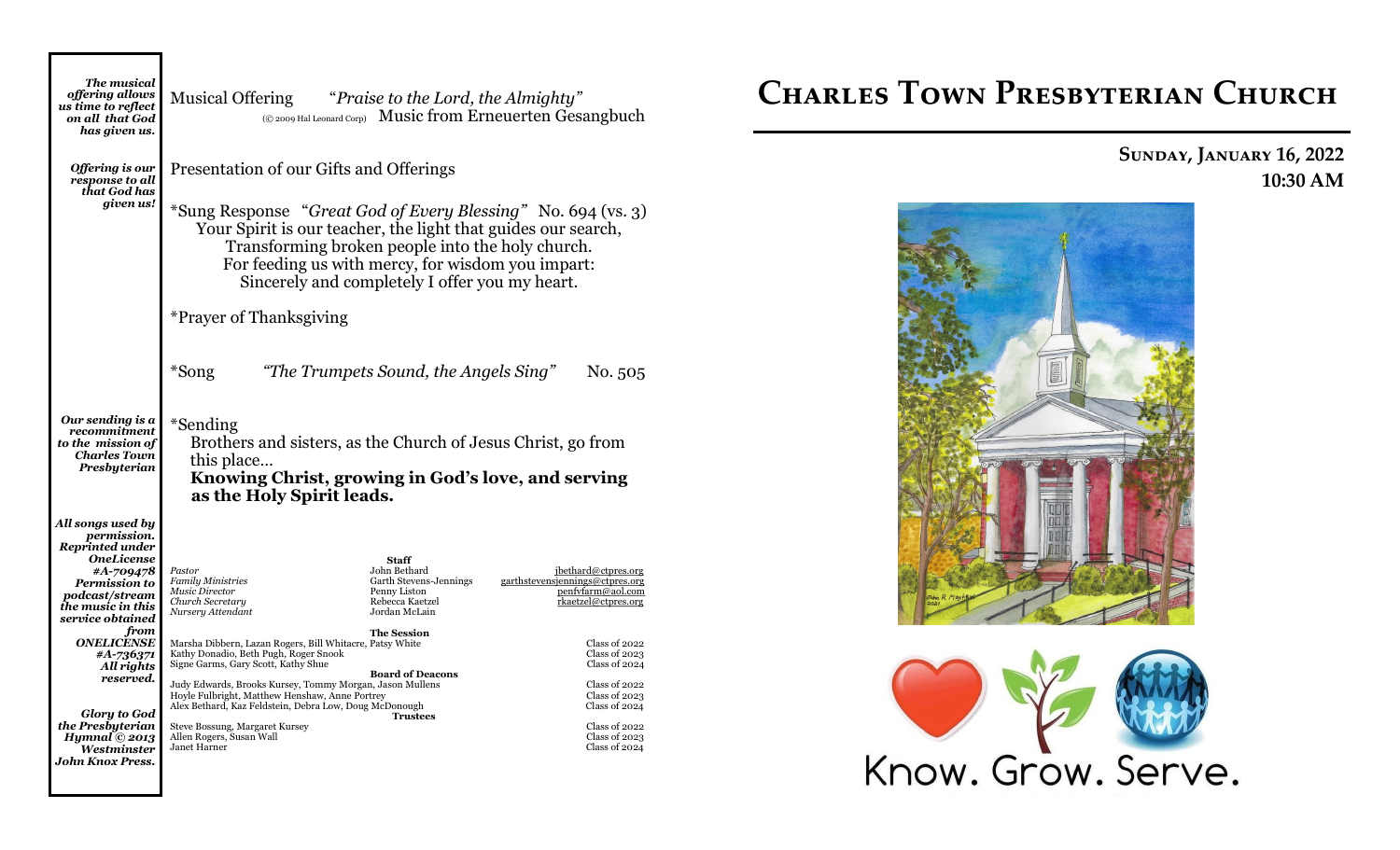|                                                                                                                                                    | Please be sure to silence your cell phones<br>Prelude<br><i>"Jesus, Priceless Treasure"</i> arr. Thomas Keesecker<br>(C) 2018 Birnamwood Publications (ASCAP)<br><b>Welcome and Announcements</b>                                                                                                                                                                                                                                                                                                                 |                                                                                                                                                                                                                                                                                                                                          |                                           | *Sung Response to Confession<br>"Baptized in Water"<br>No. $482$ (vs. 1)<br>Baptized in water, sealed by the Spirit,<br>cleansed by the blood of Christ our King;<br>Heirs of salvation, trusting the promise,<br>Faithfully now God's praises we sing.                                                                                                                                                                                                                             |                                                                                                                                                                                                                                                   |                               |                                                                    |
|----------------------------------------------------------------------------------------------------------------------------------------------------|-------------------------------------------------------------------------------------------------------------------------------------------------------------------------------------------------------------------------------------------------------------------------------------------------------------------------------------------------------------------------------------------------------------------------------------------------------------------------------------------------------------------|------------------------------------------------------------------------------------------------------------------------------------------------------------------------------------------------------------------------------------------------------------------------------------------------------------------------------------------|-------------------------------------------|-------------------------------------------------------------------------------------------------------------------------------------------------------------------------------------------------------------------------------------------------------------------------------------------------------------------------------------------------------------------------------------------------------------------------------------------------------------------------------------|---------------------------------------------------------------------------------------------------------------------------------------------------------------------------------------------------------------------------------------------------|-------------------------------|--------------------------------------------------------------------|
| <b>Songs listed with</b><br>"No. " are found<br>in the purple<br>hymnal. Songs<br>listed with<br>"LUYH" are<br>found in the light<br>blue songbook | Call to Worship                                                                                                                                                                                                                                                                                                                                                                                                                                                                                                   | I will extol you, my God and King,<br>and bless your name forever and ever.<br>Every day I will bless you<br>and praise your name forever and ever.<br>Great is the Lord, and greatly to be praised,<br>and his greatness is unsearchable.<br>One generation shall commend your works to<br>another, and shall declare your mighty acts. | Psalm 145:1-4                             | Children's Moment<br><b>Special Music</b>                                                                                                                                                                                                                                                                                                                                                                                                                                           | "Is He Worthy" arr. Heather Sorenson<br>(© 2018 Jakedog Music) WOrds & music Andrew Peterson & Ben Shive<br><b>Glory Singers</b>                                                                                                                  | <b>Garth Stevens-Jennings</b> | The sung call to<br>prayer gets us<br>ready to bring<br>our prayer |
| When this<br>symbol $(*)$<br>precedes an<br>element of the<br>service, please<br>rise in body or<br>spirit.                                        | *Song<br>*Song<br>*Song                                                                                                                                                                                                                                                                                                                                                                                                                                                                                           | "Great Is the Lord"<br>"I Sing Praises"<br>"He Is Exalted"                                                                                                                                                                                                                                                                               | LUYH No. 30<br>LUYH No. 35<br>LUYH No. 33 | Sung Call to Prayer                                                                                                                                                                                                                                                                                                                                                                                                                                                                 | "Cares Chorus"<br>I cast all my cares upon you, I<br>lay all of my burdens down at your feet.<br>And anytime that I don't know what to do.<br>I will cast all my cares upon you.<br>(© 1978 Maranatha Praise, Inc. (Admin. The Copyright Company) | (see insert)                  | request to God.                                                    |
| Confessing our<br>sins brings us to<br>a place of humil-<br>ity, allowing us<br>to hear God<br>more clearly as<br>we worship.                      | Prayer of Confession (responsive)<br>Loving God, how often we forget that you are Lord of all. You<br>did amazing miracles during your earthly ministry, and you<br>work in our lives every day, often in unseen ways. Forgive us<br>for not seeing how broad and active you are in our lives and<br>in the world. Give us eyes to see, ears that hear, and hearts<br>that know you are always working. Strengthen our faith, that<br>we would know more and more how closely you hold us as<br>we walk with you. |                                                                                                                                                                                                                                                                                                                                          | *Song                                     | Prayers of the People and the Lord's Prayer<br>The Lord's Prayer: Our Father who art in heaven, hallowed be thy<br>name. Thy kingdom come, thy will be done, on earth as it is in heaven. Give us<br>this day our daily bread; and forgive us our debts, as we forgive our debtors;<br>and lead us not into temptation, but deliver us from evil. For Thine is the king-<br>dom and the power and the glory, forever. Amen.<br><i>"Jesus, Come, for We Invite You"</i> (see insert) |                                                                                                                                                                                                                                                   |                               |                                                                    |
|                                                                                                                                                    | <b>Silent Confession</b><br>Assurance of Pardon                                                                                                                                                                                                                                                                                                                                                                                                                                                                   | Friends, believe the good news of the gospel,<br>In Jesus Christ we are forgiven.                                                                                                                                                                                                                                                        |                                           | Scripture<br>Message                                                                                                                                                                                                                                                                                                                                                                                                                                                                | John 2:1-11<br>"The Best for Last"                                                                                                                                                                                                                | p. 1054<br>Pastor John        |                                                                    |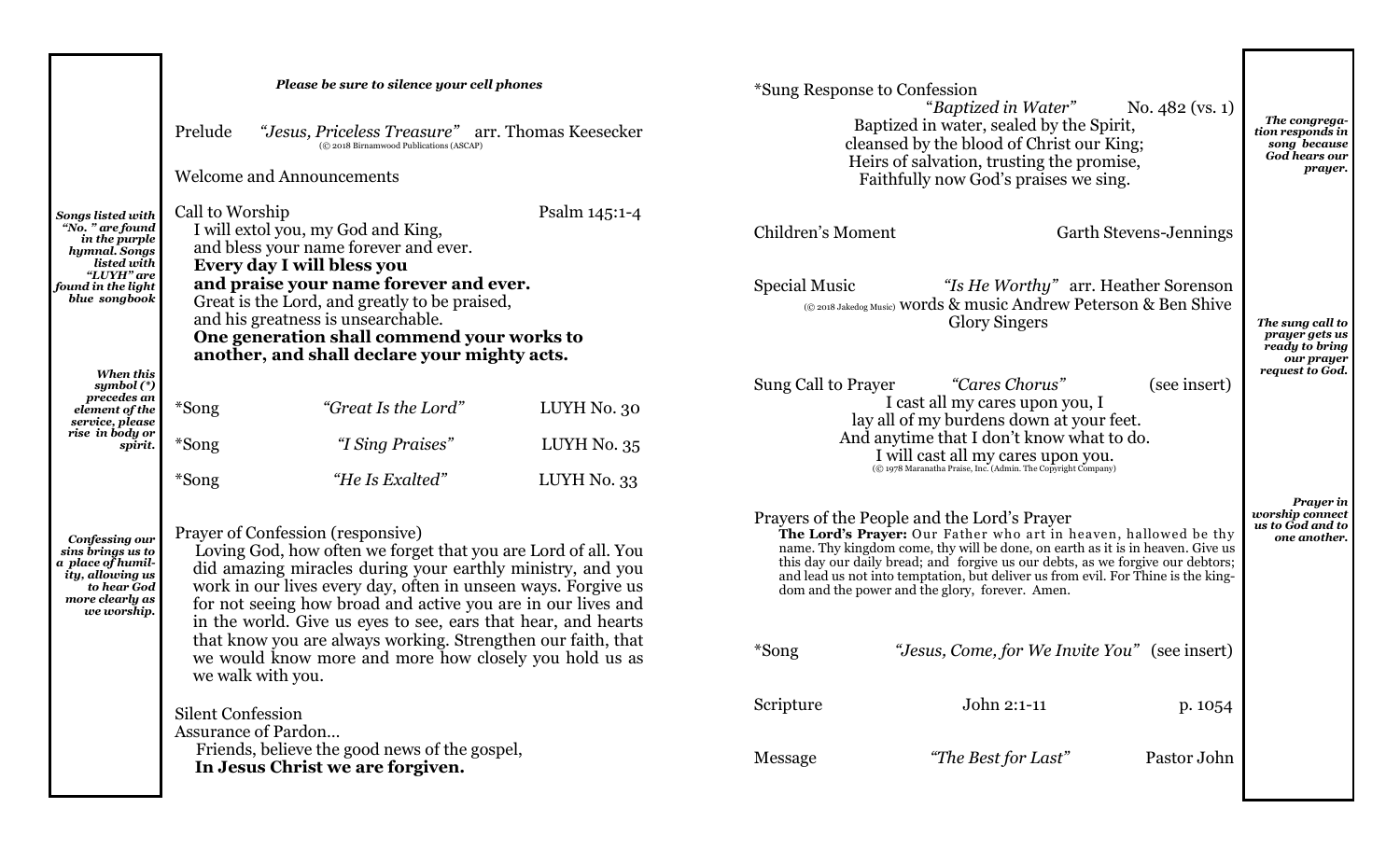*"Is He Worthy"* (Today's prelude) Do you feel the world is broken? (We do) Do you feel the shadows deepen? (We do) But do you know that all the dark won't Stop the light from getting through? (We do) Do you wish that you could see it all made new? (We do) Is all creation groaning?  $(It is)$ Is a new creation coming? (It is) Is the glory of the Lord to be the light within our midst? (It is) Is it good that we remind ourselves of this? (It is) Is anyone worthy? Is anyone whole? Is anyone able to break the seal and open the scroll? The Lion of Judah who conquered the grave He was David's root and the Lamb who died to ransom the slave Is He worthy? Is He worthy? Of all blessing and honor and glory Is He worthy of this? He is Does the Father truly love us? (He does) Does the Spirit move among us? (He does) And does Jesus, our Messiah hold forever those He loves? (He does) Does our God intend to dwell again with us? (He does) Is anyone worthy? Is anyone whole? Is anyone able to break the seal and open the scroll? The Lion of Judah who conquered the grave He is David's root and the Lamb who died to ransom the slave From every people and tribe Every nation and tongue He has made us a kingdom and priests to God To reign with the Son Is He worthy? Is He worthy? Of all blessing and honor and glory Is He worthy? Is He worthy? Is He worthy of this? He is! Is He worthy? Is He worthy? He is! He is!

### **Today's Scripture Reading John 2:1-11**

**2** On the third day there was a wedding at Cana in Galilee, and the mother of Jesus was there. <sup>2</sup> Jesus also was invited to the wedding with his disciples. <sup>3</sup>When the wine ran out, the mother of Jesus said to him, "They have no wine." <sup>4</sup>And Jesus said to her, "Woman, what does this have to do with me? My hour has not yet come." <sup>5</sup> His mother said to the servants, "Do whatever he tells you."

 $6$ Now there were six stone water jars there for the Jewish rites of purification, each holding twenty or thirty gallons. <sup>7</sup> Jesus said to the servants, "Fill the jars with water." And they filled them up to the brim. <sup>8</sup>And he said to them, "Now draw some out and take it to the master of the feast." So they took it. <sup>9</sup>When the master of the feast tasted the water now become wine, and did not know where it came from (though the servants who had drawn the water knew), the master of the feast called the bridegroom <sup>10</sup> and said to him, "Everyone serves the good wine first, and when people have drunk freely, then the poor wine. But you have kept the good wine until now." <sup>11</sup> This, the first of his signs, Jesus did at Cana in Galilee, and manifested his glory. And his disciples believed in him.

### **NOTES:**